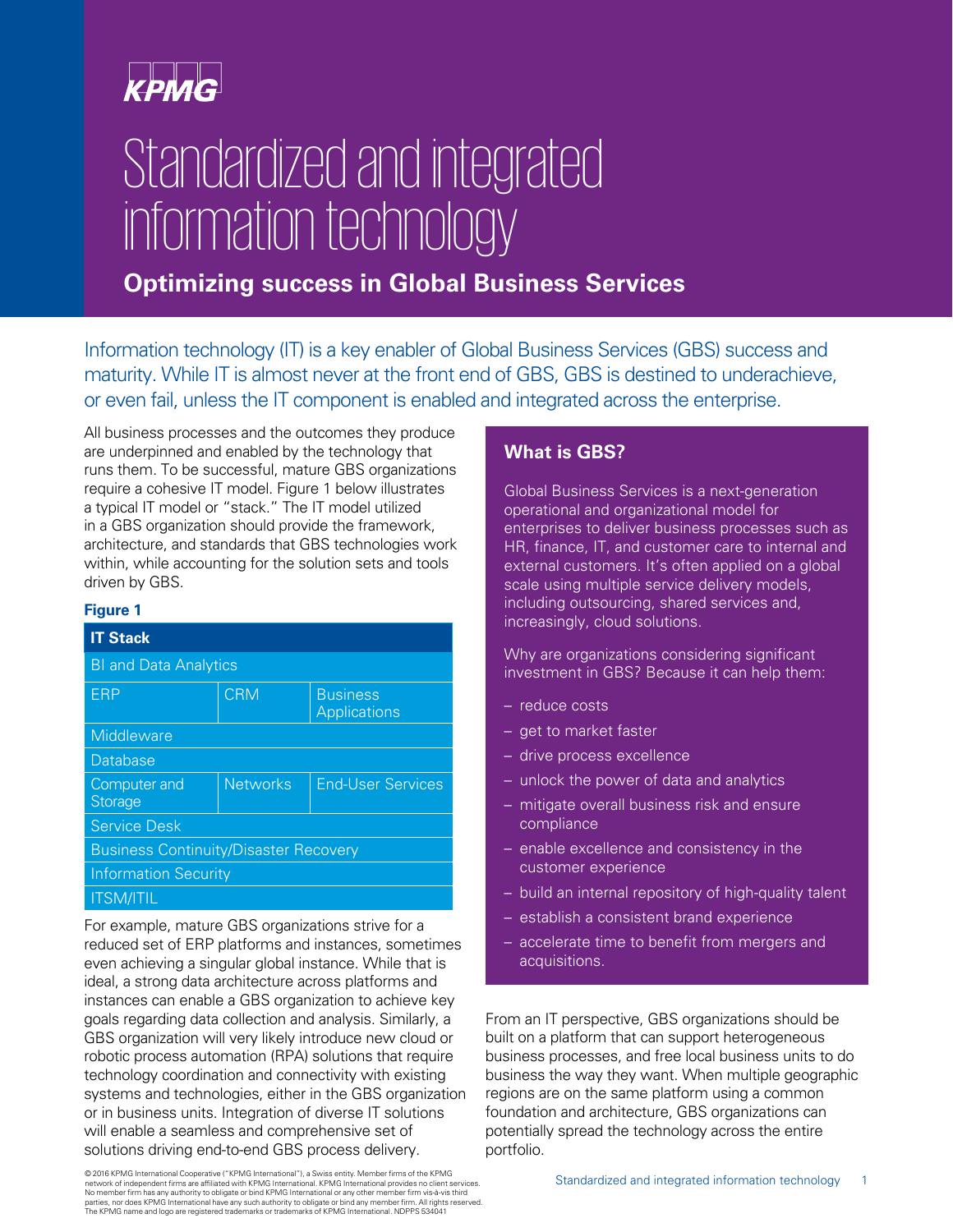### **IT as a foundational GBS enabler**

An integrated and standardized IT ecosystem can help drive GBS maturity and greater value in four ways:

- It can support holistic GBS efforts across functions, geographies, and business units, beyond providing a homogeneous set of processes and tools that can be leveraged by the business. It does so by providing and enabling common applications and systems so organizations can more easily perform GBS activities in a consistent and ideally optimized manner across the full scope of GBS efforts.
- It can diminish dropped handoffs common between siloed systems, and reduce the need for costly human intervention to fix errors or move data between disparate systems.
- It can enable deployment of greater process automation–based cost containment, and pave the way for process and performance efficiencies, and quality and compliance enhancements. While process automation plays an integral role in helping companies achieve the next level of business process maturity, efforts to achieve any significant level of process automation are usually doomed to fail without underlying integrated and standardized IT systems and applications.
- Integration of IT into the GBS operating model can provide executives and decision-makers with access to high-quality, enterprise-wide operational data that enables them to make more informed decisions related to planning, forecasting, business trends, whatif analyses, and real-time performance monitoring, all of which require a consistent, accurate and global view of GBS operations.

### **Delivering greater value through data and analytics**

Ultimately, the focus of GBS should be on creating business value beyond simply reducing operating costs or supporting transactional activities. This is where data and analytics can play a key role in better understanding and analyzing the performance of the GBS organization itself. Perhaps more compelling, however, is the ability of data and analytics to enable companies to develop a better understanding of the performance and value-add of the GBS organization as it relates to strategic efforts of the enterprise, such as mergers and acquisitions, entry into new markets, and product and service innovation.

Once the GBS organization has access to the required data in a consistent format from across the enterprise, it can start to move beyond traditional business intelligence into areas such as predictive analytics or the extraction of information from existing datasets to identify patterns

and predict future trends. This predictive capacity can empower GBS organizations to provide more meaningful and measurable value.

### **Challenges to an integrated and standardized GBS IT environment**

Moving from a fragmented and disparate collection of IT applications, systems, and organizational models toward an integrated, standardized model is a monumental task for most enterprises. One of the biggest challenges is organizational, stemming from the fact that many businesses still house, govern, and manage corporate IT separately from the IT that supports their GBS operations, which results in minimal standardization of IT applications, data, and systems for the GBS organization. This is sometimes due to the perception that IT is unable to understand or meet the needs of the GBS organization. Other times, it's separate for control or other historical reasons.

Recent data from KPMG's GBS Maturity Assessment research program revealed the following about how organizations manage GBS-related IT today:

- 55 percent of enterprises' GBS operations are supported by independent IT organizations (the typical model)
- 25 percent are separated organizationally, but integrated from a planning and governance standpoint
- 20 percent have GBS and IT managed as one organization.

However, the findings from more than 200 KPMG GBS maturity assessments showed that while organizations ranked their aspiration for "enabling IT systems" at 3.8 on a five-point scale, with 5 being the highest they ranked their current state at 2.68. This gap is one of the larger ones found across all elements of GBS.

Because of the importance of technology tools, systems, and processes to support the foundation of GBS, close alignment between GBS and IT in terms of application, process architecture, and infrastructure solution requirements is imperative. We recommend organizations evolve to an appropriate model depending on their GBS maturity and other factors.

Another IT challenge is related to the disparate applications and systems themselves. Firms running a mix of commercial, legacy, and homegrown software typically show little consistency in how they address and manage master data management efforts. Further, their numerous versions and instances of commercial ERP software often result in weak integration across business units and geographies.

@2016 KPMG International Cooperative ("KPMG International"), a Swiss entity. Member firms of the KPMG<br>httpms are affiliated with KPMG International". IS Swiss entity. Member firms of the KPMG International International In narties, nor does KPMG international nave any such additional conditions of KPMG International. NDPPS 534041<br>The KPMG name and logo are registered trademarks or trademarks of KPMG International. NDPPS 534041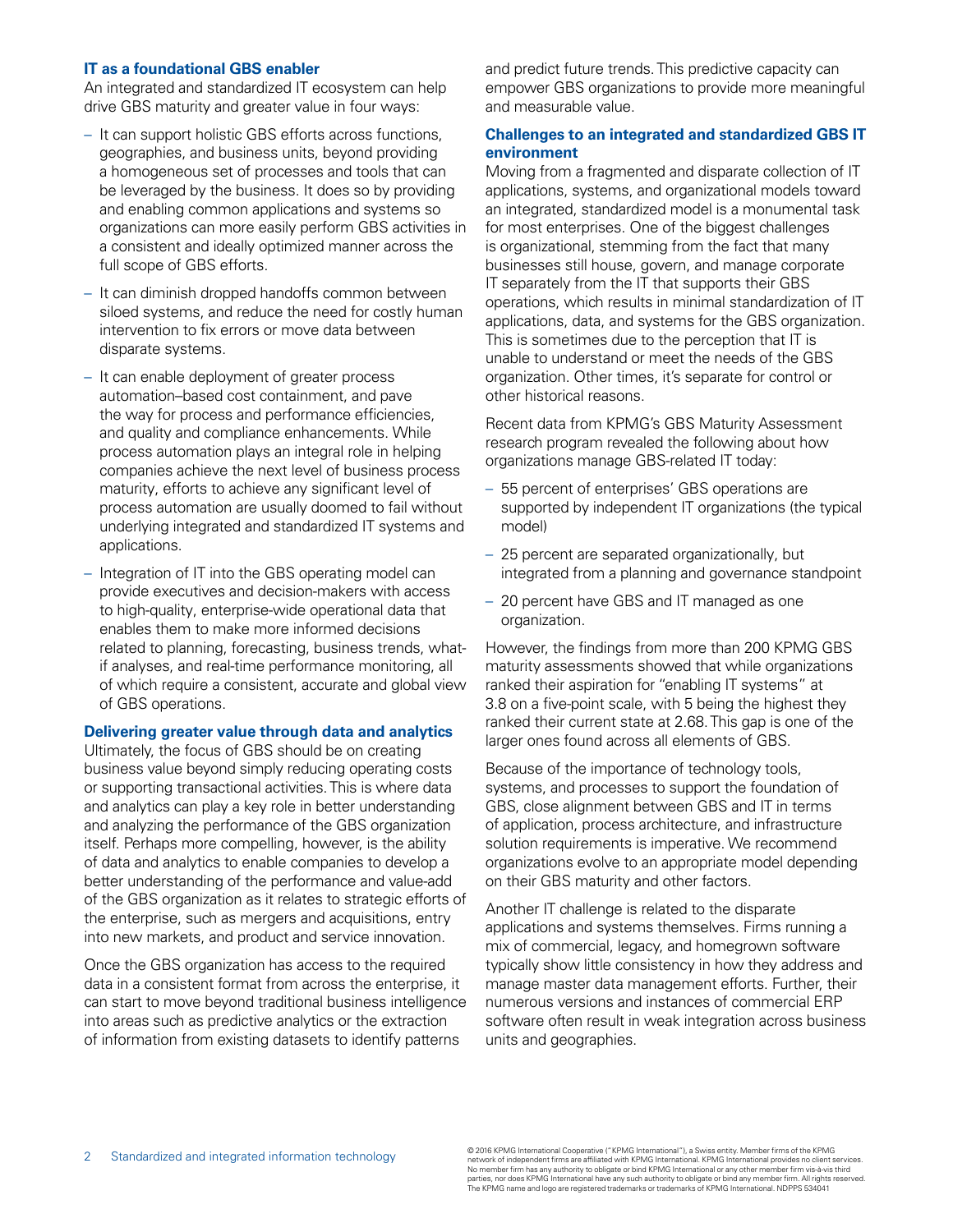For example, most organizations participating in the KPMG GBS Maturity Assessment research program have cited reducing the number of ERP systems and instances deployed as a key enabler to improving GBS maturity. Leading practice is one to two systems and less than five instances, though there are exceptions based on an organization's operating models and the degree to which it is active in merger and acquisition efforts. Migration from legacy custom systems to commercial ERP under these parameters has also been consistently cited as a GBS enabler.

The bottom line is that by better integrating IT as a group and as a set of technologies and standards within the GBS organization, companies can enable greater levels of GBS maturity and innovation beyond cost savings.

## KPMG's GBS framework is optimized and enabled by 10 dimensions



A focused, holistic approach for getting the people and the enterprise ready, willing, and able to fully adopt and sustain changes through targeted strategies promoting understanding, buy-in, and ownership

© 2016 KPMG International Cooperative ("KPMG International"), a Swiss entity. Member firms of the KPMG network of independent firms are affiliated with KPMG International. KPMG International provides no client services.<br>No member firm has any authority to obligate or bind KPMG International or any other member firm vis-à-vi The KPMG name and logo are registered trademarks or trademarks of KPMG International. NDPPS 534041